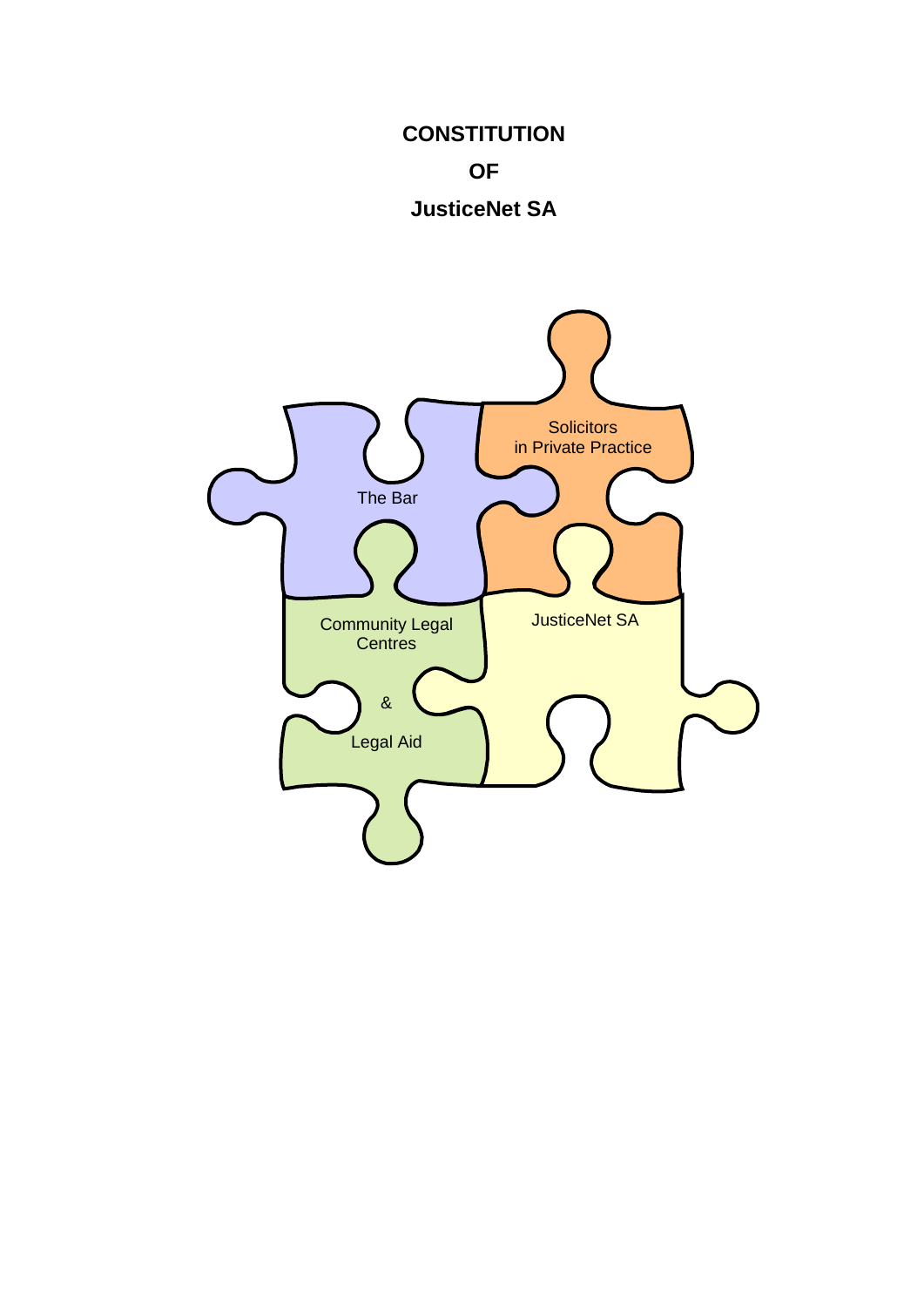| 1.                                                |     | <b>Name and objects</b>                                                                                                                                                                                                       |                                                                                                                                                                                                |  |
|---------------------------------------------------|-----|-------------------------------------------------------------------------------------------------------------------------------------------------------------------------------------------------------------------------------|------------------------------------------------------------------------------------------------------------------------------------------------------------------------------------------------|--|
| <b>Inserted</b><br>27/01/10<br>Amended<br>5/11/14 | 1.1 | The name of the Association is "JusticeNet SA" ("the Association").                                                                                                                                                           |                                                                                                                                                                                                |  |
|                                                   | 1.2 | The principal purpose of the Association is to facilitate, coordinate and provide pro<br>bono legal services for vulnerable or disadvantaged persons without the means to<br>afford a lawyer ("principal purpose").           |                                                                                                                                                                                                |  |
| Amended<br>27/01/10                               | 1.3 | The other objects of the Association are:                                                                                                                                                                                     |                                                                                                                                                                                                |  |
|                                                   |     | (a)                                                                                                                                                                                                                           | To screen and/or prioritise applications for assistance from the general<br>public on the basis of need and merit.                                                                             |  |
|                                                   |     | (b)                                                                                                                                                                                                                           | To encourage, foster and support the provision of pro bono legal services<br>by members of the Association and the wider legal profession.                                                     |  |
|                                                   |     | (c)                                                                                                                                                                                                                           | To provide information to members of the public about legal, advocacy<br>and related services that are suitable for their needs, and to make<br>referrals to those services where appropriate. |  |
|                                                   |     | (d)                                                                                                                                                                                                                           | To undertake legal education, training and law reform advocacy<br>concerning matters relevant to the objects and activities of the<br>Association.                                             |  |
|                                                   |     | (e)                                                                                                                                                                                                                           | To support the community sector by providing pro bono legal services to<br>not-for-profit organisations with charitable purposes.                                                              |  |
|                                                   |     | (f)                                                                                                                                                                                                                           | [Deleted]                                                                                                                                                                                      |  |
|                                                   |     | (g)                                                                                                                                                                                                                           | To raise funds to enable the Association to carry out these objects.                                                                                                                           |  |
| <i><b>Inserted</b></i><br>23/09/09                |     | (h)                                                                                                                                                                                                                           | [Deleted]                                                                                                                                                                                      |  |
| <b>Inserted</b><br>23/09/09                       |     | (i)                                                                                                                                                                                                                           | [Deleted]                                                                                                                                                                                      |  |
|                                                   |     | (i)                                                                                                                                                                                                                           | [Deleted]                                                                                                                                                                                      |  |
|                                                   |     | (k)                                                                                                                                                                                                                           | [Deleted]                                                                                                                                                                                      |  |
| <b>Inserted</b><br>23/09/09                       |     | (1)                                                                                                                                                                                                                           | [Deleted]                                                                                                                                                                                      |  |
|                                                   |     | (m)                                                                                                                                                                                                                           | To do all such other things as may be incidental to the attainment of these<br>objects.                                                                                                        |  |
| <b>Inserted</b><br>23/09/09                       |     | (n)                                                                                                                                                                                                                           | Any other charitable or benevolent objects as the Association may in<br>General Meeting decide.                                                                                                |  |
| Amended $1.3$<br>27/01/10                         |     | The Association will not accept the payment of commissions or any other incentive to<br>refer clients to a particular firm or legal practitioner and will make referrals based solely<br>on the best interests of the client. |                                                                                                                                                                                                |  |
|                                                   |     |                                                                                                                                                                                                                               |                                                                                                                                                                                                |  |

- 1.4 [Deleted]
- 1.5 The Association aims to ensure that litigants in so-called "test cases" or matters which are in the public interest are adequately resourced and ably represented. However, the Association's services are not limited to such matters and the Association will endeavour to provide assistance to persons in need regardless of the nature of their case.

## **2. Membership**

- 2.1 Membership of the Association shall consist of:
	- (a) Individual Members as defined in clause 2.2;
	- (b) Corporate Members as defined in clause 2.3; and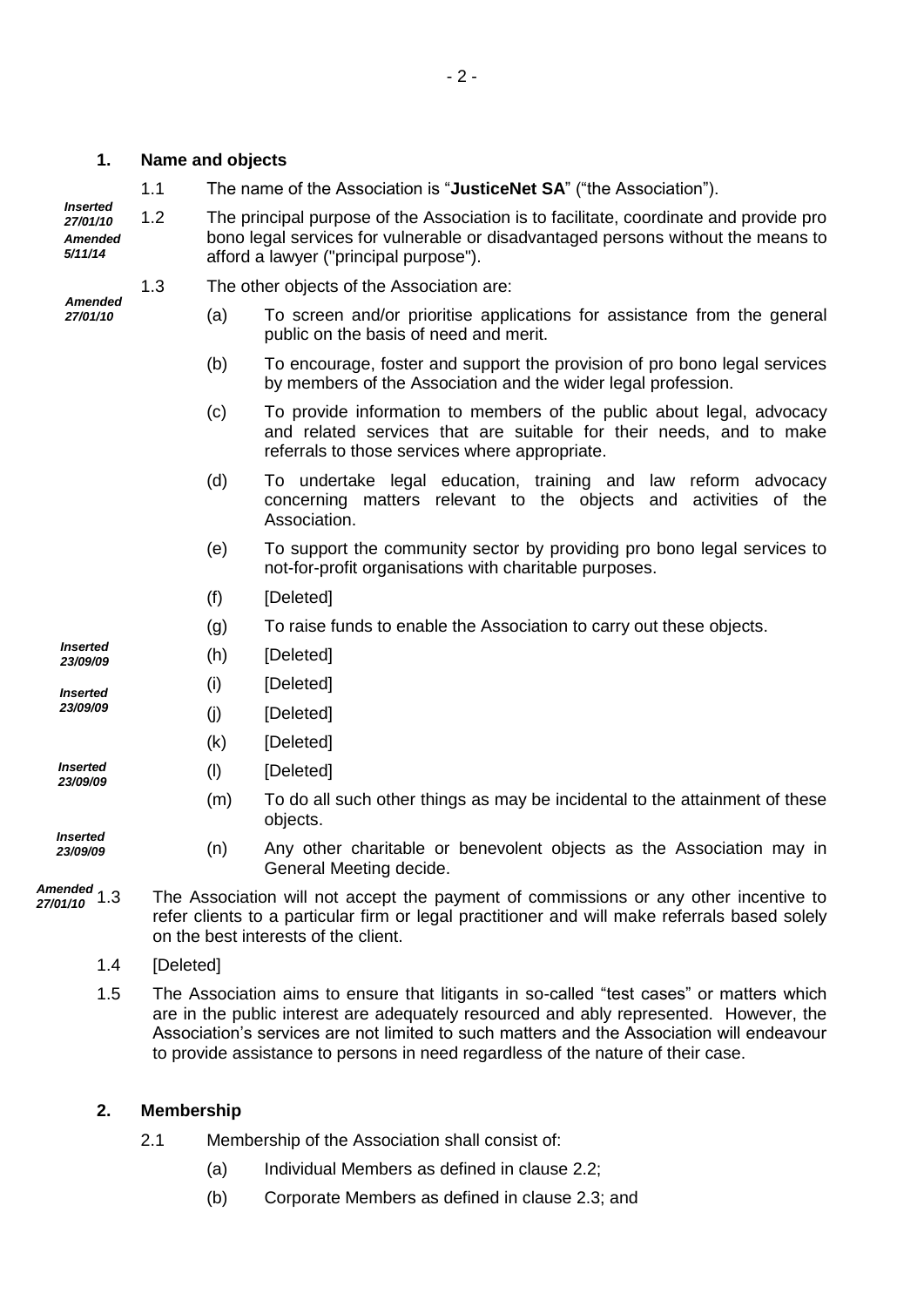- (c) Honorary Members as defined in clause 2.4.
- 2.2 Individual Members
	- (a) Individual Members must be natural persons who agree to accept and abide by the objects of the Association and this Constitution.
	- (b) Applicants for Individual Membership must make application to the Association in writing in such form and together with such annual membership fee as may be determined by the Committee from time to time.
	- (c) The Committee may decline any application for membership and is not obliged to give reasons for its decision.
- 2.3 Corporate Members
	- (a) Corporate Members must be corporations, incorporated associations, partnerships, statutory authorities or government entities which agree to accept and abide by the objects of the Association and this Constitution.
	- (b) Applicants for Corporate Membership must make application to the Association in writing in such form and together with such annual membership fee as may be determined by the Committee from time to time.
	- (c) The Committee may decline any application for membership and is not obliged to give reasons for its decision.
- 2.4 Honorary Members
	- (a) The Committee may confer honorary membership of the Association upon any person who in the opinion of the Committee is fit to receive honorary membership.
	- (b) Honorary Members shall not be entitled to vote at any meeting of the Association.
- 2.5 Membership shall cease upon:
	- (a) For an Individual or Corporate Member:
		- (i) Receipt by the Association of the member's resignation in writing;
		- or
		- (ii) Non-payment of the annual membership fee within two months of the annual membership fee falling due for payment.
	- (b) For an Honorary Member on receipt by the Association of the member's resignation in writing.
- 2.6 Membership may be suspended or terminated by not less than three-quarters majority vote at a Committee or General Meeting.
- 2.7 A member whose membership is suspended or terminated in accordance with clause 2.6 may on not less than 2 weeks written notice require the suspension or termination to be reconsidered at the next General Meeting.
- 2.8. The Association shall not be required to accept the renewal of membership of a suspended member when renewal next falls due.
- 2.9 Patron

The Committee may from time to time agree on a natural person to be appointed as Patron of the Association.

2.10 Membership Fees

*Amended 23/09/09*

*Amended*

*23/09/09*

*Amended 23/09/09*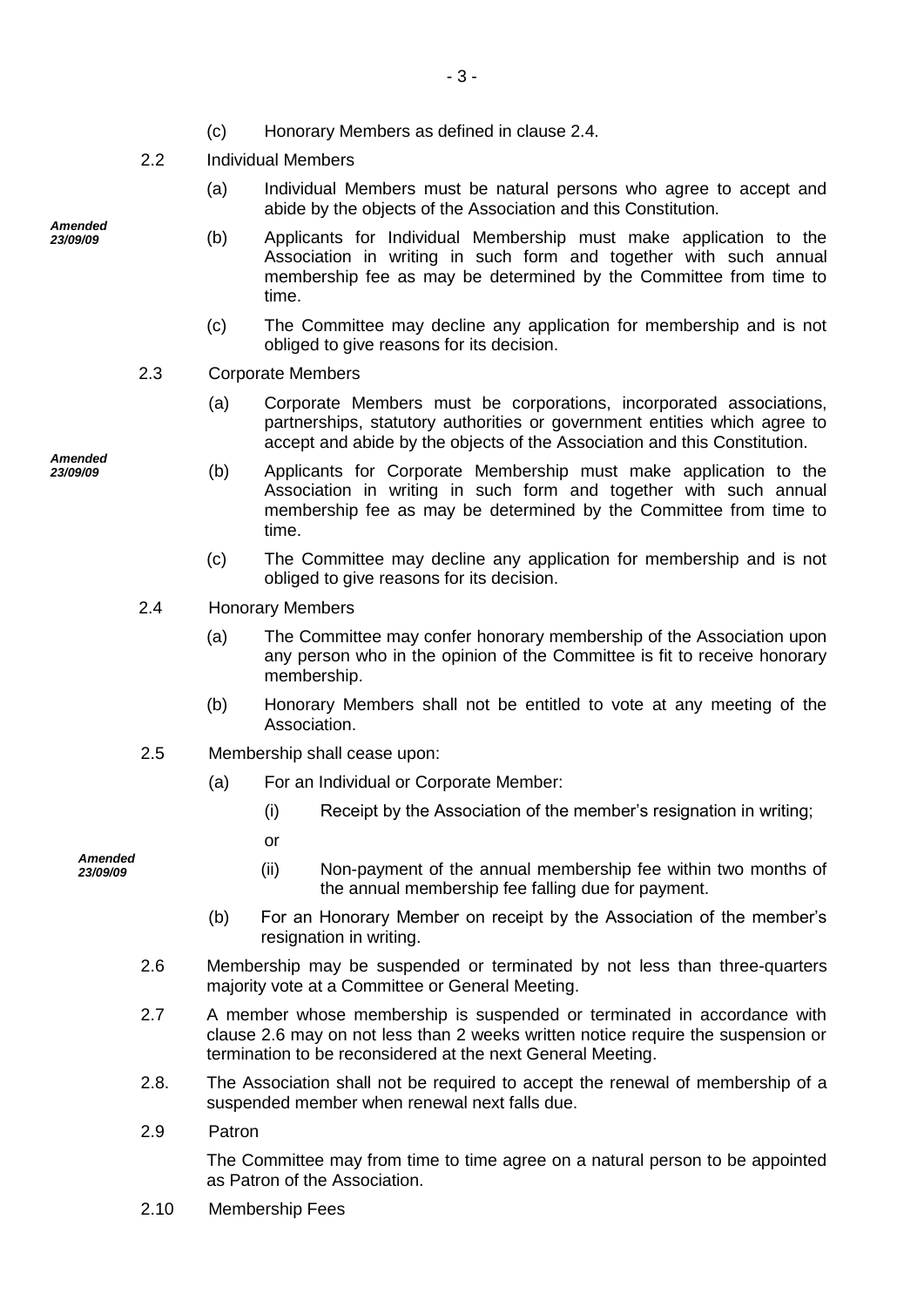The Committee may decide from time to time upon a subscription charge to be paid by Individual Members and a subscription charge to be paid by Corporate Members. The Committee may decide to set varying subscription charges in each of the Individual and Corporate categories according to the member's status as a student/pensioner/unemployed person or not-for-profit organisation. If the Committee so decides, the subscription charge payable by Corporate Members may be calculated on the basis of the size of the organisation.

## 2.11 Register

The Committee shall cause to be maintained a register of members containing: (a) the name and address of each member;

- (b) the date on which each member was admitted to the association; and
- (c) if applicable, the date of and reason(s) for termination of membership.

# **3. Governance of the Association**

3.1 The Committee

The conduct of the affairs of the Association shall be vested in the Committee which shall consist of not less than 6 and not more than 8 Individual Members and/or representatives of Corporate Members and/or Co-opted Committee Members which Committee shall include at least:

- (a) 1 representative of the Community Legal Centre sector;
- (b) 1 representative of solicitors in private practice, government or in-house;
- (c) 1 representative of the Bar;
- (d) 1 representative of the Legal Services Commission; and
- (e) any other 2 Members.

to be elected by the Members in Annual General Meeting and not more than 2 Co-opted Committee Members (see 3.3 below).

- 3.2 Interim Committee
	- (a) In order to facilitate the establishment of the Association, the Committee shall for a period of at least 12 months from the date of incorporation until the next Annual General Meeting following the expiry of 12 months, be constituted by the following persons:

Jonathan Wells QC;

Paula Stirling;

Kerry Clark;

David Bulloch;

Joanne Staugas;

Nick Linke; and

Ross Richards.

- (b) For the purposes of meetings of the Interim Committee 3 Interim Committee Members shall constitute a quorum.
- 3.3 Co-opted Committee Members

*Amended 5/11/14*

*Amended 23/09/09*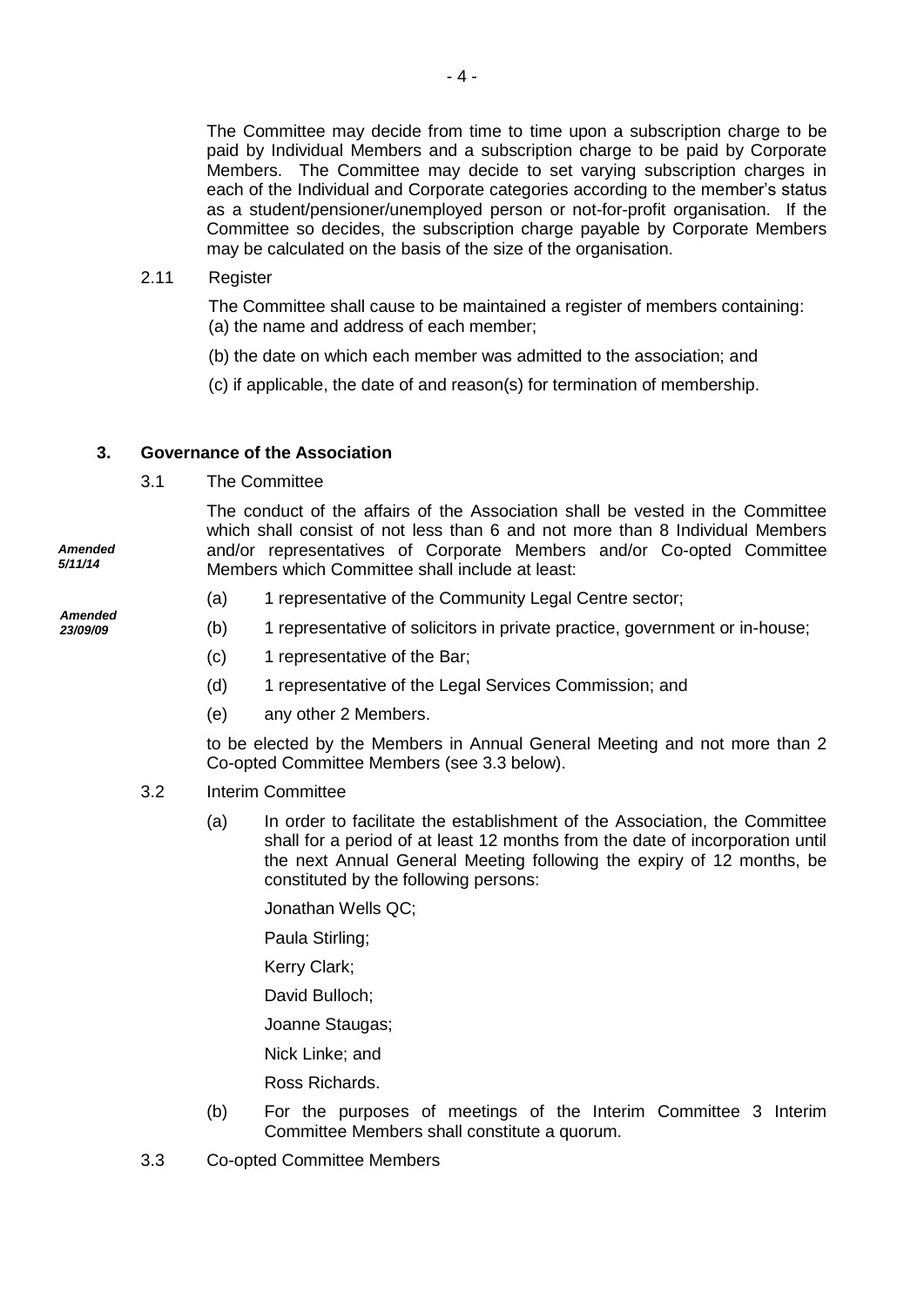- (a) The Committee may co-opt up to two additional Committee Members with skills or expertise which the Committee considers will assist in conducting the affairs of the Association.
- (b) The Committee may co-opt Committee Members to fill a casual vacancy on the Committee.
- (c) Co-opted Committee Members need not be Members of the Association.
- (d) Co-opted Committee Members' term of service shall be from the date upon which they were co-opted until the next Annual General Meeting.
- 3.4 Sub-Committees
	- (a) The Committee may form and delegate certain tasks to a sub-committee or any number of sub-committees.
	- (b) The Committee may appoint such persons as the Committee deems appropriate to be members of a sub-committee.
	- (c) Each sub-committee shall appoint a Chair.
	- (d) The Chair of each sub-committee shall report to the Committee.
- 3.5 Term of Committee Service

The term of service of each Committee Member shall be the period between each Annual General Meeting, and each Committee Member shall be eligible for reelection or re-appointment at each Annual General Meeting.

- 3.6 Meetings of the Committee
	- (a) At a meeting of the Committee 3 Committee Members shall constitute a quorum.
	- (b) Any resolution of the Committee shall be passed by a simple majority.
	- (c) Each Committee Member shall have one vote with the President being entitled to a casting vote in the event of a deadlock.
	- (d) Committee meetings may be conducted in person, by telephone, by electronic means or by a combination of any of these means.
	- (e) Meetings of the Committee may be convened upon the giving of reasonable notice to each Committee Member.
- 3.7 Office Bearers

The Office Bearers of the Association shall be the President, Vice-President, Secretary and Treasurer who shall be elected by the Committee. The President must be an elected member of the Committee. The other Office Bearers may be either elected or co-opted members of the Committee.

- 3.8 Committee Members
- *Amended 18/09/13*
- (a) A Committee Member shall cease to hold office upon absence from three successive Committee Meetings without explanation acceptable to the Committee, or if they are no longer eligible to be a Committee Member pursuant to section 30 of the Associations Incorporation Act 1985 (SA) or the Australian Charities and Not-for-Profit Commission Act 2012 (Cth).
- (b) A Committee Member may resign at any time by written notice to the Committee.
- (c) A Committee Member having a conflict of interest on a matter before the Committee must declare the interest to the Committee, which must then decide whether the Committee Member may vote on the matter.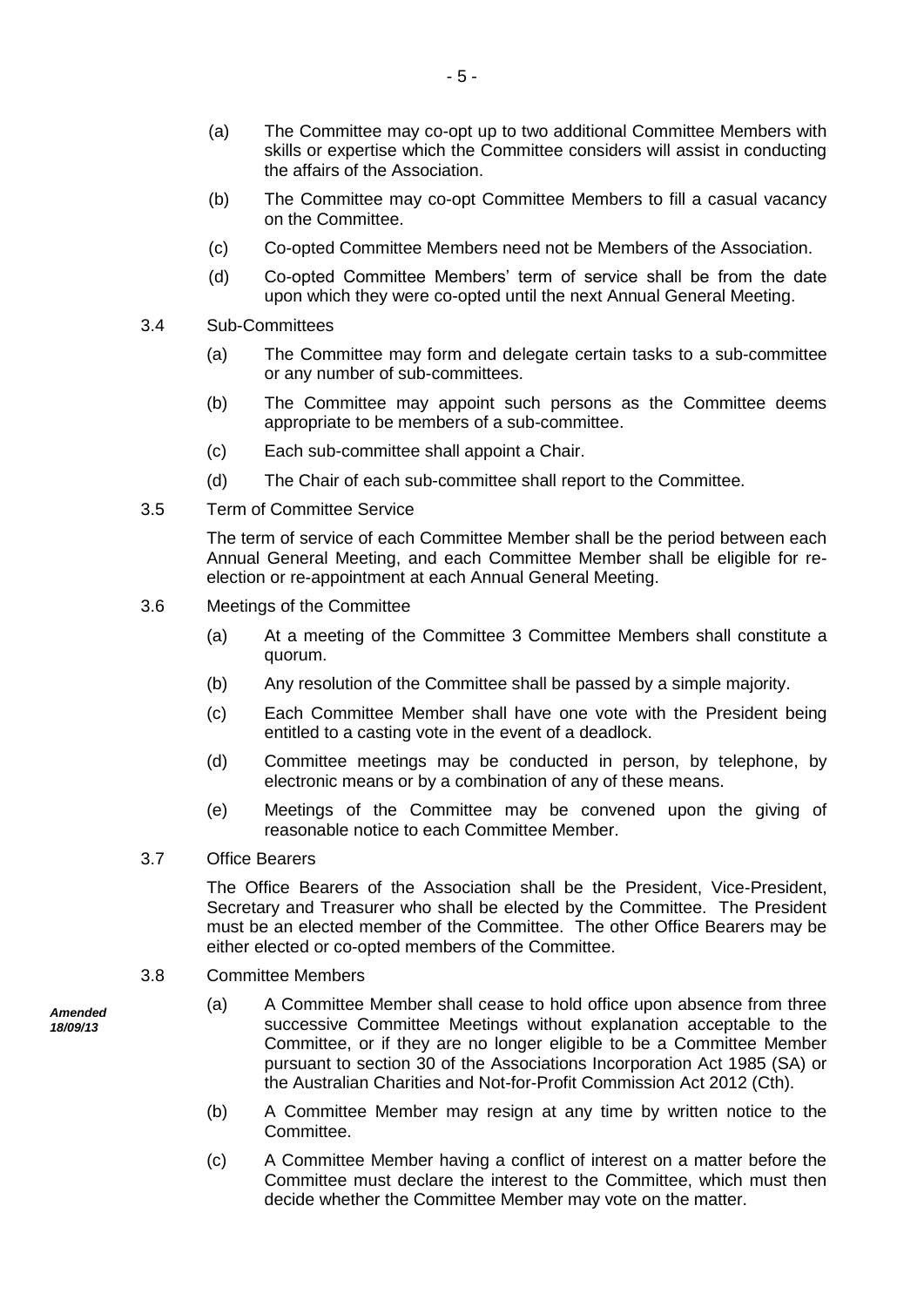# **4. General Meetings**

- 4.1 General Meetings, which shall include the Annual General Meeting and any Special General Meeting, shall be held not less than once in each calendar year to further the objects of the Association.
- 4.2 Written notice of not more than 28 days and not less than 7 days of all General Meetings shall be distributed to all Members.
- 4.3 Individual and Corporate Members shall each be entitled to one vote at any General Meeting at which they are present. If a Member is unable to be present, he or she may appoint a proxy in writing to vote on his or her behalf.
- 4.4 A quorum at any General Meeting shall be 10 Members or two-thirds of the Members whichever is less.
- 4.5 If at any General Meeting there is no quorum within 30 minutes of the time appointed for the meeting then a majority of Members present may decide to adjourn the meeting for a period not exceeding 14 days. The quorum for such adjourned meeting shall be reduced to 5 failing which the meeting will lapse altogether.
- 4.6 A Special General Meeting shall be called by the Secretary within 28 days of receipt of a directive of the Committee or a written request of 3 Committee members or 6 Members specifying the business to be conducted at the meeting.
- 4.7 The Annual General Meeting should be held at least once in each calendar year and not more than five months after the close of the financial year which shall be 30 June unless altered at an Annual General Meeting. *Amended 26/09/11*
	- 4.8 The business of the Annual General Meeting shall be:
		- (a) To confirm the minutes of the preceding Annual General Meeting;
		- (b) To receive the President's report for the previous financial year;
		- (c) To receive the Treasurer's report and the financial statements for the previous financial year;
		- (d) To elect or re-elect the Committee Members who must consent in person or in writing; and
		- (e) To conduct any other business placed on the agenda before the commencement of the meeting.

# **5. Voting**

- 5.1 Subject to 5.2 below, voting shall be by show of hands except that the meeting may by show of hands require any vote to be by secret ballot.
- 5.2 Election of Committee Members shall be by secret ballot.
- 5.3 Individual Members shall each be entitled to one vote.
- 5.4 Corporate Members shall each be entitled to one vote and may have additional representatives present at any meeting but such additional representatives may not vote.
- 5.5 In the case of a tie, the President of the Committee, or alternatively the Chair of the meeting if the President is not present, shall have the casting vote.
- 5.6 Persons with special interests or knowledge relevant to the Association may be invited to attend any meeting and to speak at the discretion of the Committee but such persons may not vote.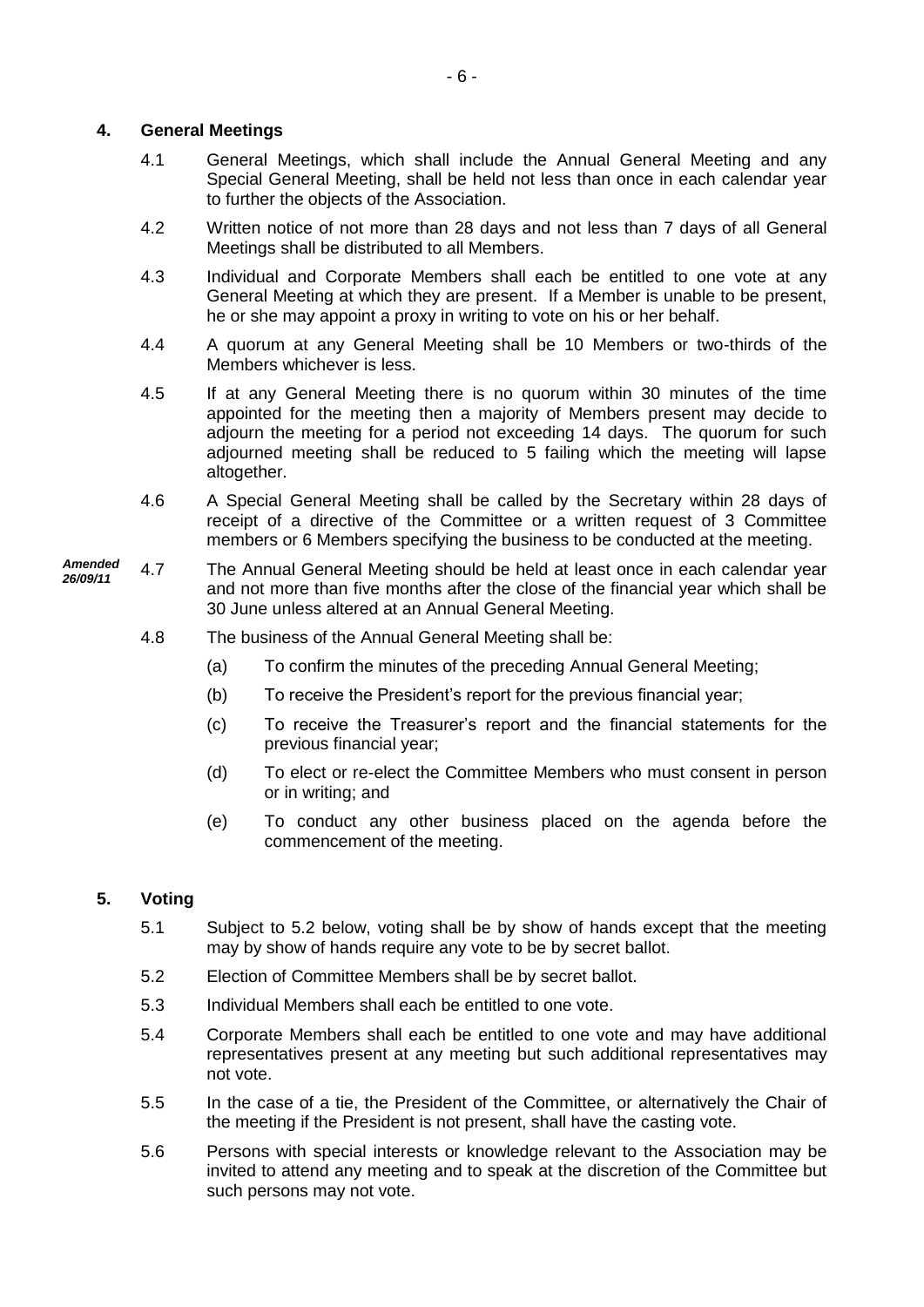- 5.7 An ordinary resolution shall be passed by simple majority.
- 5.8 A special resolution as defined by the *Associations Incorporations Act* 1985 ("Act") shall be notified and passed in accordance with section 3 of the Act.

# **6. President**

- 6.1 The President at any meeting shall have a personal deliberative vote and shall in addition have a casting vote if votes are equal.
- 6.2 The President shall chair Committee and General Meetings except that in the absence of the President or at the request of the President or of a majority of the meeting another Member may be elected as the meeting's chairperson.
- 6.3 The President together with the Secretary shall prepare the agenda for Committee and General Meetings.
- 6.4 The President shall encourage full balanced participation in meetings by all members and shall decide on matters of order.
- 6.5 The President shall act as Spokesperson unless an alternative Spokesperson has been appointed by the Committee or a General Meeting. The President or Spokesperson shall make statements in accordance with previously agreed policy, or in an emergency following consultation with at least 2 members of the Committee.

## **7. Secretary**

- 7.1 The Secretary shall give notice of meetings in accordance with the provisions of this Constitution.
- 7.2 The Secretary shall cause records to be kept of the Association including the constitution and policies, records of Members, a register of minutes of meetings and of notices, a file of correspondence, and records of submissions or reports made by or on behalf of the Association.
- 7.3 In the absence of the Secretary or at the request of the Secretary or of a majority of the meeting another Member shall be elected as minutes secretary.
- 7.4 The Secretary shall be the Public Officer of the Association unless the Committee appoints another Committee Member to be the Public Officer.

## **8. Income, Property and Accounts**

- 8.1 The income and property of the Association are to be applied solely towards the promotion of the objects and purposes of the Association and no portion is to be paid or transferred directly or indirectly to any member of the Association, save in accordance with clause 8.11.
- 8.2 The financial year of the Association runs from 1 July in a calendar year until 30 June in the following calendar year.
- 8.3 The Treasurer may maintain or open such bank accounts as the Committee thinks necessary, into which all money received by the Association is to be paid.
- 8.4 Cheques are to be drawn on the bank account of the Association only for the payment of expenditure that has been authorised by the Committee.
- 8.5 The Treasurer is to keep accounts of: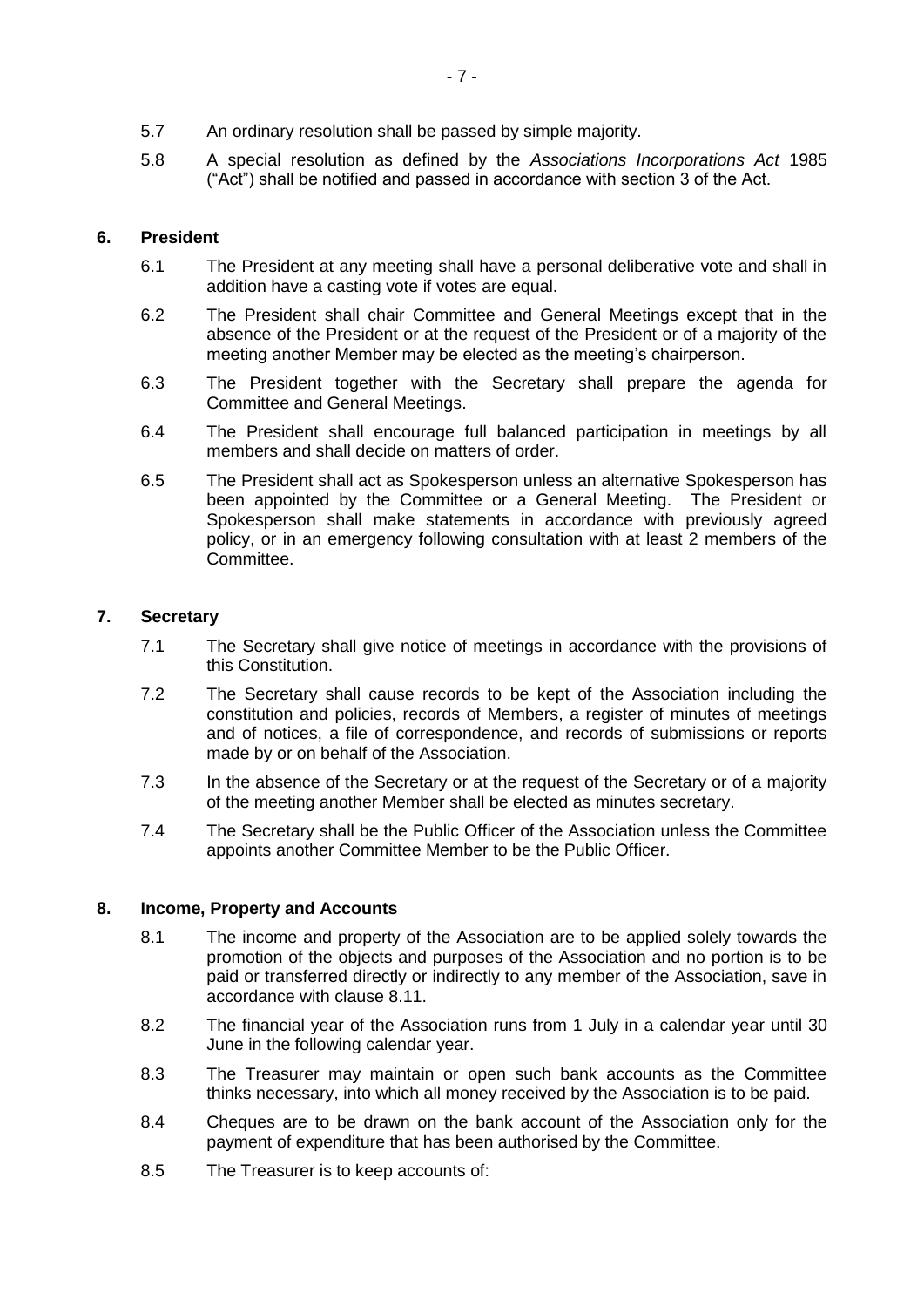- (a) all sums of money received and expended by the Association and the matter in respect of which the receipt or expenditure takes place; and
- (b) the assets and liabilities of the Association.
- 8.6 The accounts are to be open to the inspection of the Members of the Association at times fixed by the Committee.
- 8.7 The Treasurer is to keep all general records, accounting books and records of receipts and expenditure connected with the operations and business of the Association in such manner as the Committee directs and must present a Treasurer's report at each Committee meeting.
- 8.8 The Treasurer is to receive all moneys paid to the Association and must issue receipts.
- 8.9 The Committee may provide the Treasurer with a sum to meet urgent expenditure subject to such conditions as the Committee imposes.
- 8.10 All cheques are to be signed by any 2 Committee Members.
- 8.11 The Committee may pay to a Member of the Association:
	- (a) remuneration in return for services actually rendered to the Association by the member or for goods supplied to the Association by the Member in the ordinary course of business;
	- (b) reimbursement of expenses incurred by the Member on behalf of the Association; or
	- (c) interest at a rate not exceeding current bank interest rates on money lent to the Association by the Member.

**9. [Deleted]** *Inserted 23/09/09, Deleted 26/09/11*

## **10. Amendment of Constitution & Rules**

- 10.1 This Constitution may be repealed or amended by resolution of three-quarters of Members present and voting at a General Meeting of which not less than 7 days' written notice including notice of the proposed repeal, alteration or amendment has been distributed to all Members.
- 10.2 Rules for the proper administration of meetings or business may be made, repealed or amended by a General Meeting or by a Committee Meeting (unless subsequently disallowed at a General Meeting), provided that not less than 7 days' written notice including notice of the proposed new rule, repeal or amendment has been distributed to all Members.

## **11. Finance & Property and Dissolution**

- 11.1 Persons who by authority accept or incur any pecuniary liability on behalf of the Association shall be held indemnified by the Association against any personal loss in respect of such liability.
- 11.2 The Association shall not be dissolved except by approval of not less than threequarters of Members present and voting at a meeting called for that purpose of which not less than one calendar month's written notice including notice of the proposed dissolution has been given to all Members.